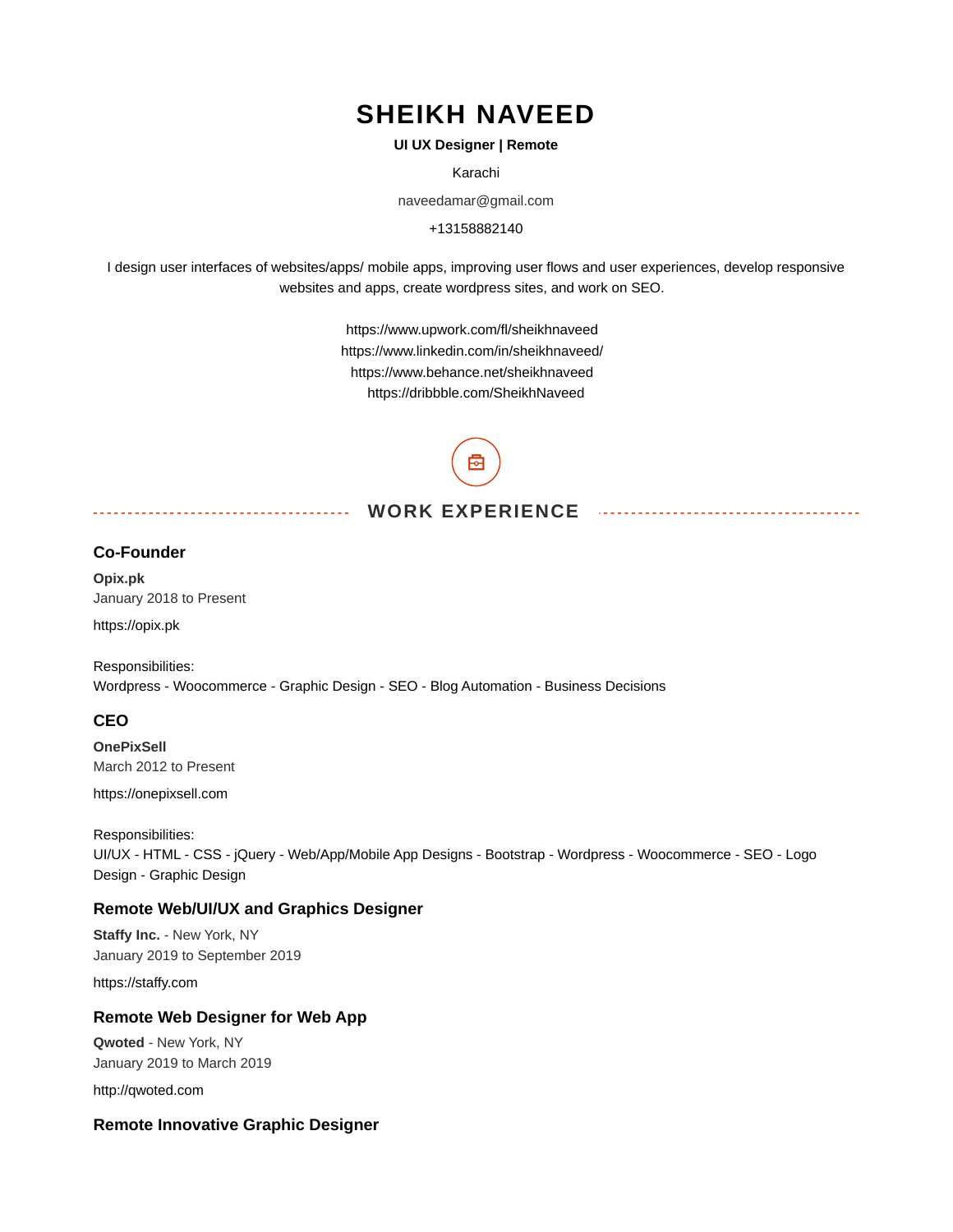**Logicblock** - Atlanta, GA August 2017 to October 2018

https://www.logicblock.com

Responsibilities: Brochure Design - Landing Page Design - Logo Design

Tools: Adobe Illustrator - Sketch for mac

#### **Remote Graphics, Web, and Mobile Designer**

**Leankor** August 2016 to October 2018

https://www.leankor.com

Responsibilities:

Style Guide Design - Icons Design - eBook - Info Graphics - Sales Force Tiles Designs - Sales Sheet Designs - Social Media Pages Designs - Stationery Designs - Story Book PDF Designs - Website Design

Tools:

Adobe Illustrator - Adobe InDesign - Adobe Photoshop - Sketch for Mac

#### **Remote Graphics, Web, and Mobile Designer**

**Stuckey & Company** - St. Louis, MO January 2012 to October 2018

https://www.stuckey.com

Responsibilities: Graphics Designing - Web Designing - Marketing Material - Fillable PDFs - Logos - App Designs

# **Remote UI and UX Expert**

**MyCompanyWorks, Inc.** - Las Vegas, NV December 2013 to October 2017

https://www.mycompanyworks.com

Responsibilities: Desktop App Design - Website Design - Stationery Design - Logo Design - Banners -Brochures - Social Media Pages - Stock Certificate - Style Guide

Tools: Adobe Illustrator - Adobe Photoshop - Adobe Fireworks

# **Onsite Web Designer**

**Ephlux** - Karachi January 2010 to October 2010

http://www.ephlux.com

Responsibilities: HTML - CSS - Bootstrap - Graphic Design - Web Design - Logo Design - Stationery Design

#### **Remote Web Designer**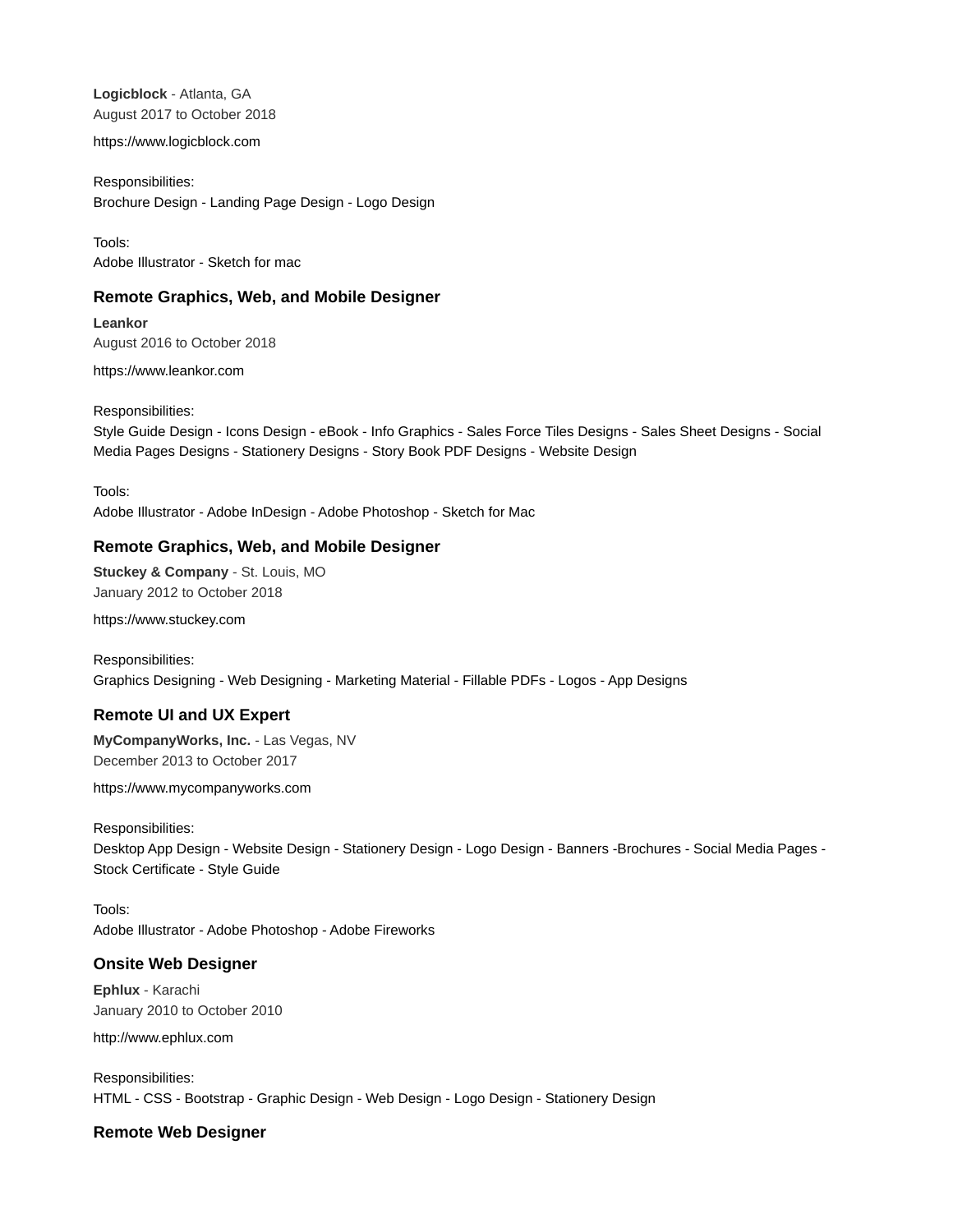**Dominion Dealer Solutions** - va

June 2010 to September 2010

https://www.drivedominion.com

Responsibilities: Web Design - App Design - Mobile App Design - Dashboard Design - Admin Panel Design

#### **Onsite Management and Design Consultant**

**Dawat-e-Islami** April 2005 to September 2010

https://www.dawateislami.net

Responsibilities: Graphic Design Consultation

#### **Onsite Graphic Designer**

**Right Solution** September 2007 to March 2010

https://www.rightsolution.net

Responsibilities: Logo Designer - Stationery Designer

### **Onsite Graphic Designer**

#### **S.M.Printers** February 2002 to August 2007

Responsibilities:

Logo Designer - Stationery Designer - Brochure Designer - Books Designer - Magazine Designer - Packing Designer - Sign Board Designer



**HTML (8 years)**, **CSS (8 years)**, **Adobe Illustrator (9 years)**, **Adobe Photoshop (9 years)**, **Sketchapp For Mac (4 years)**, **Adobe InDesign (1 year)**, **Print Design (5 years)**, **HTML 5**, **Git**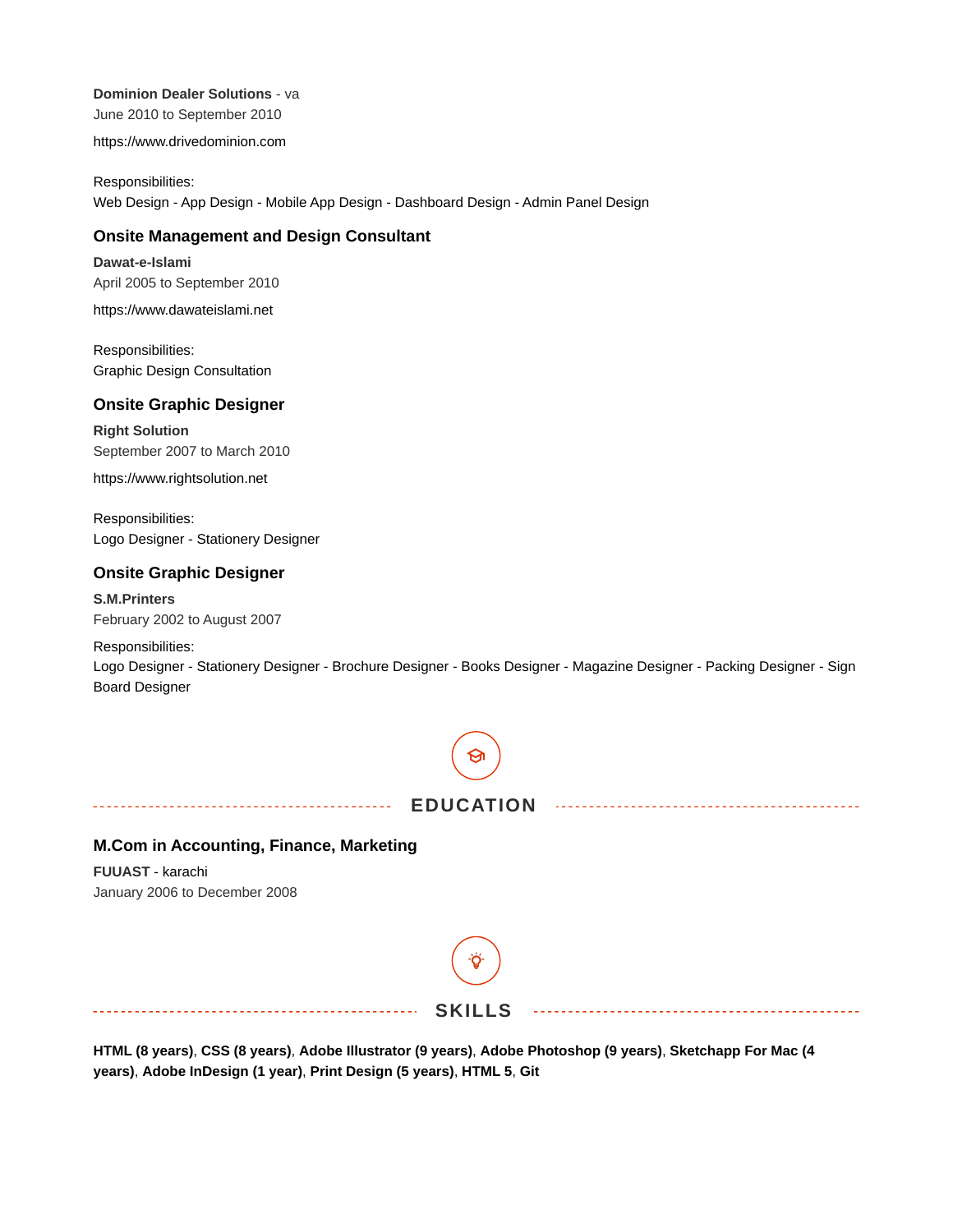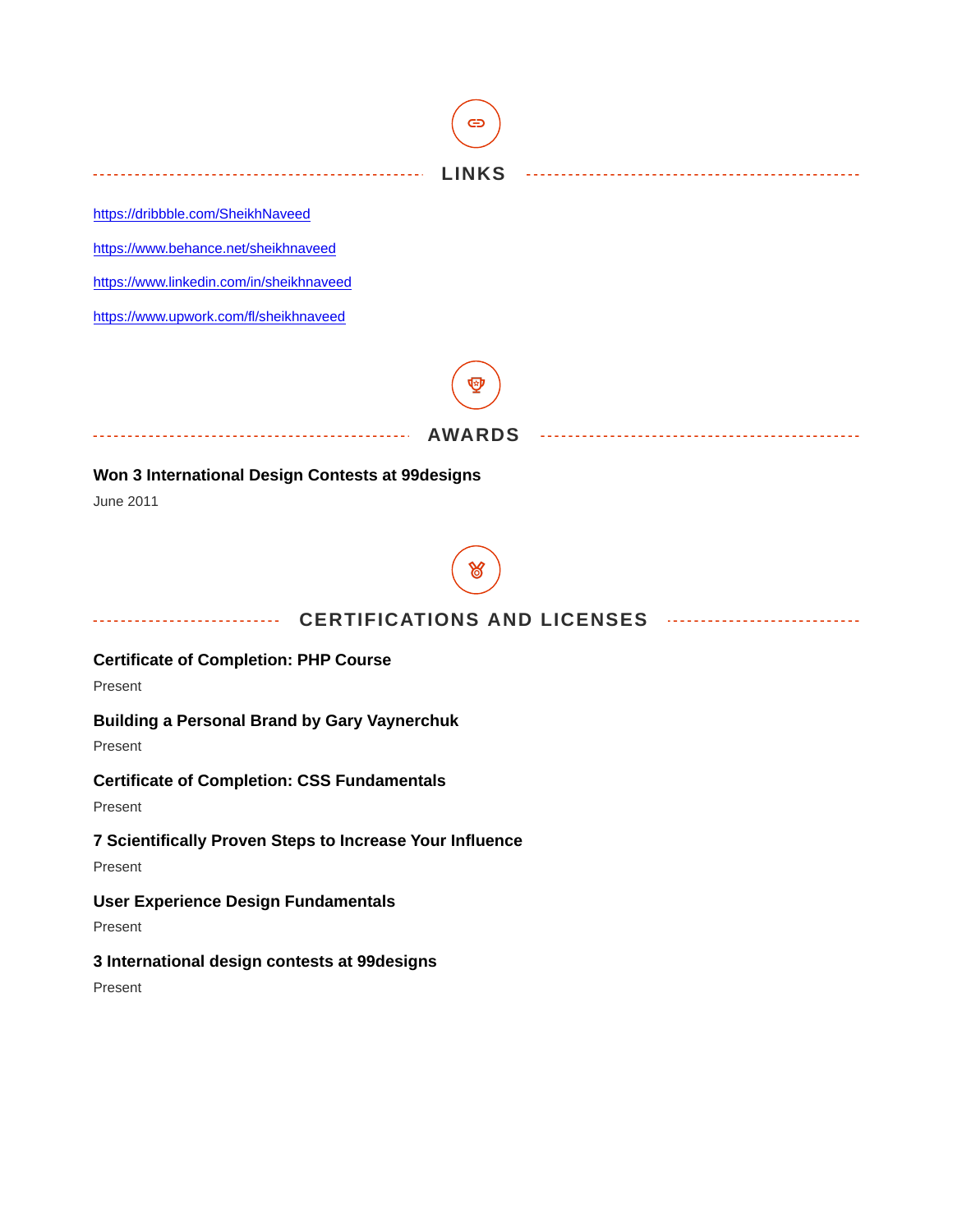# **ASSESSMENTS**

## **Graphic Design — Familiar**

March 2020

Using graphic design techniques and producing visual media to communicate concepts. Full results: [https://share.indeedassessments.com/share\\_to\\_profile/](https://share.indeedassessments.com/share_to_profile/afcdb24d2d4f6cdcb3420be8e65f82adeed53dc074545cb7) [afcdb24d2d4f6cdcb3420be8e65f82adeed53dc074545cb7](https://share.indeedassessments.com/share_to_profile/afcdb24d2d4f6cdcb3420be8e65f82adeed53dc074545cb7)

# **Search Engine Optimization — Expert**

March 2020

Interpreting online website performance metrics and understanding search engine optimization tactics. Full results: [https://share.indeedassessments.com/share\\_to\\_profile/](https://share.indeedassessments.com/share_to_profile/27a42e90d6ec2354d49f82396f702e85eed53dc074545cb7) [27a42e90d6ec2354d49f82396f702e85eed53dc074545cb7](https://share.indeedassessments.com/share_to_profile/27a42e90d6ec2354d49f82396f702e85eed53dc074545cb7)

Indeed Assessments provides skills tests that are not indicative of a license or certification, or continued development in any professional field.



# **Book - Wantrepreneur: Notes on startup**

<https://www.amazon.com/Wantrepreneur-Notes-startup-Sheikh-Naveed-ebook/dp/B01M0COVLQ> October 2016

#### **Udemy Course - How can I become high rating freelancer on upwork**

<https://www.udemy.com/course/how-to-become-millionaire-on-upwork/> February 2019

This course is for guys looking to improve their business on upwork. If you are working on upwork and having difficulties in making clients. This course will help you a lot. I have more than 6 years of experience on upwork and become a millionaire using this platform only. In this time I got some major clients like HCI department of Stanford University and done heuristic evaluation for them even I had not listen the word 'heuristic evaluation' before.

# **Udemy Course - Mastering Candlestick Patterns to Day Trade (Urdu)**

<https://www.udemy.com/course/mastering-candlestick-patterns-to-day-trade-urdu/> July 2018

This course covers multiple candlestick patterns that are required to be understood in order to trade in the market. People psychology and market psychology is discussed here multiple times. Engulfing, doji, gravestone doji, dragonfly doji will be discussed that can be mixed with other tools and indicators like moving averages, RSI, and MACD etc.

# **Udemy Course - How to sell to increase profits (Urdu)**

<https://www.udemy.com/course/how-to-sell-to-increase-profits-urdu/> November 2018